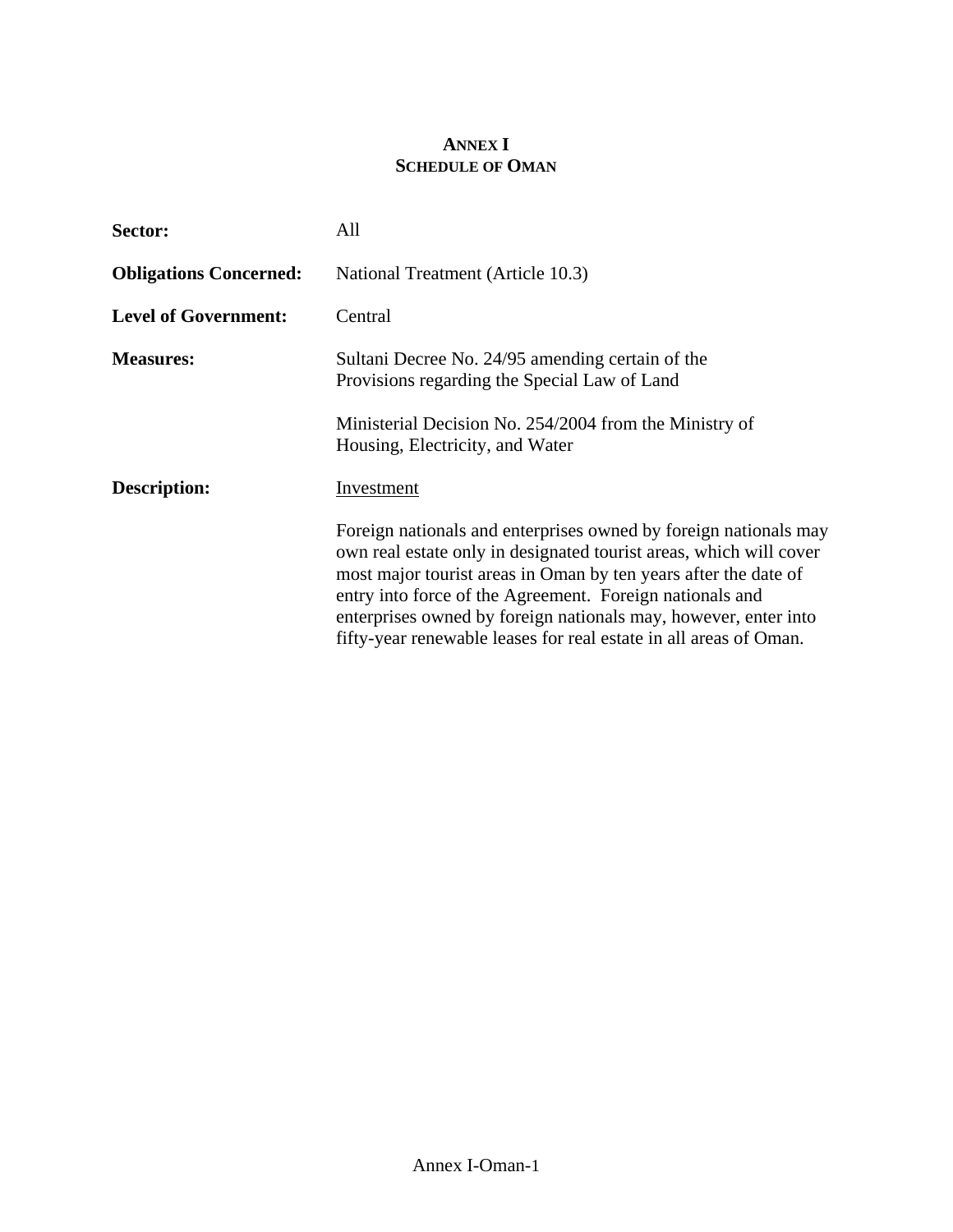| Sector:                       | <b>Legal Services</b>                                                                                                                                                                                                                                                             |
|-------------------------------|-----------------------------------------------------------------------------------------------------------------------------------------------------------------------------------------------------------------------------------------------------------------------------------|
| <b>Obligations Concerned:</b> | National Treatment (Article 10.3)                                                                                                                                                                                                                                                 |
| <b>Level of Government:</b>   | Central                                                                                                                                                                                                                                                                           |
| <b>Measures:</b>              | Sultani Decree No. 102/94, as amended by<br>Sultani Decree No. 90/96 and Sultani Decree No.<br>56/2003                                                                                                                                                                            |
| <b>Description:</b>           | Investment                                                                                                                                                                                                                                                                        |
|                               | Foreign nationals may own up to 70 percent of the equity in any<br>enterprise established in Oman that supplies legal services. This<br>limitation does not apply to any such enterprise that was<br>established in Oman as of the date of entry into force of this<br>Agreement. |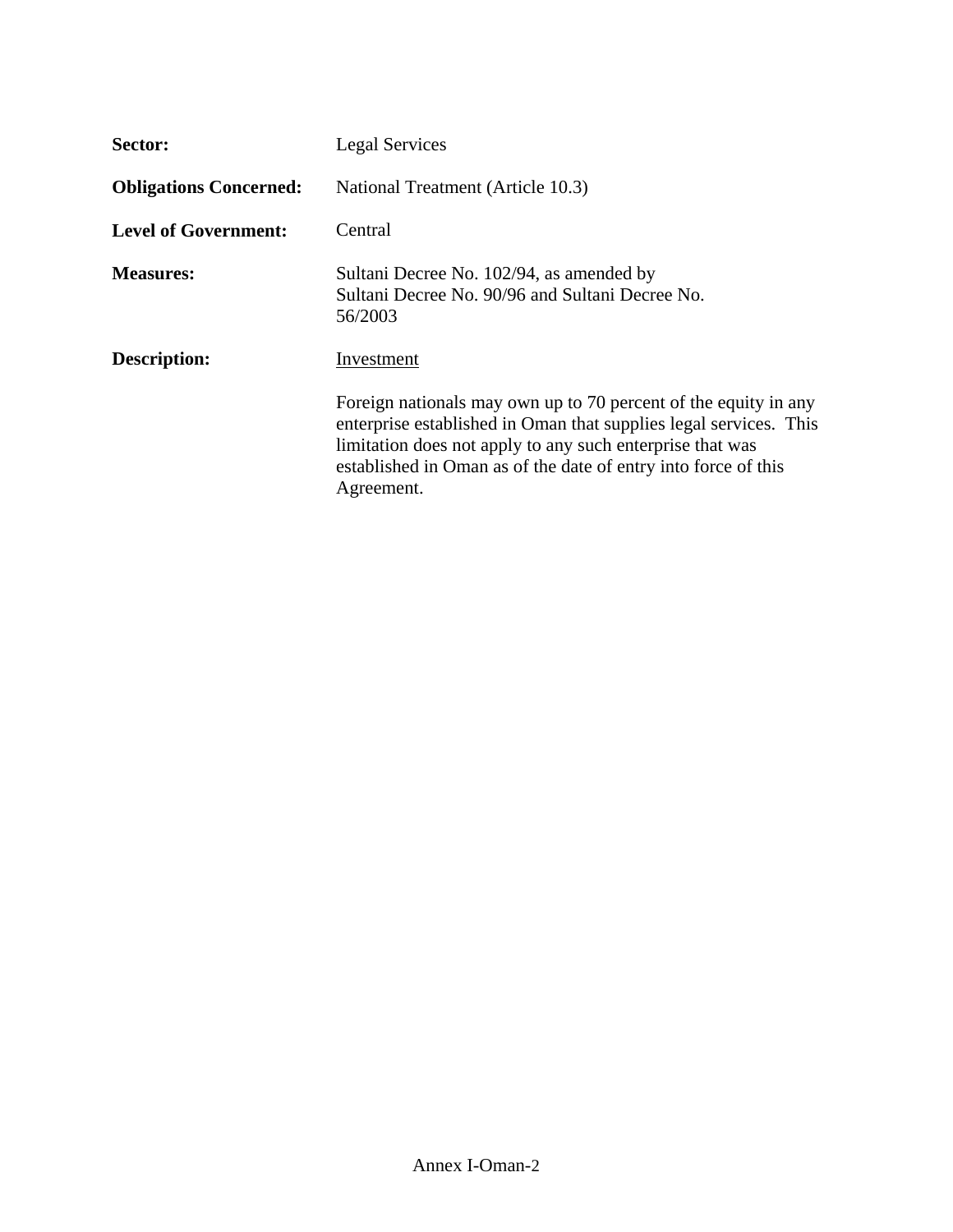| Sector:                       | <b>Real Estate Brokerage Services</b>                                                                           |
|-------------------------------|-----------------------------------------------------------------------------------------------------------------|
| <b>Obligations Concerned:</b> | National Treatment (Articles 11.2 and 10.3)                                                                     |
| <b>Level of Government:</b>   | Central                                                                                                         |
| <b>Measures:</b>              | Sultani Decree No. 78/2000 promulgating the Law<br>Organizing Brokerage Profession in Real Estate<br>Activities |
| Description:                  | <b>Cross-Border Services and Investment</b>                                                                     |
|                               | Only Omani nationals and enterprises owned by Omani nationals<br>may supply real estate brokerage services.     |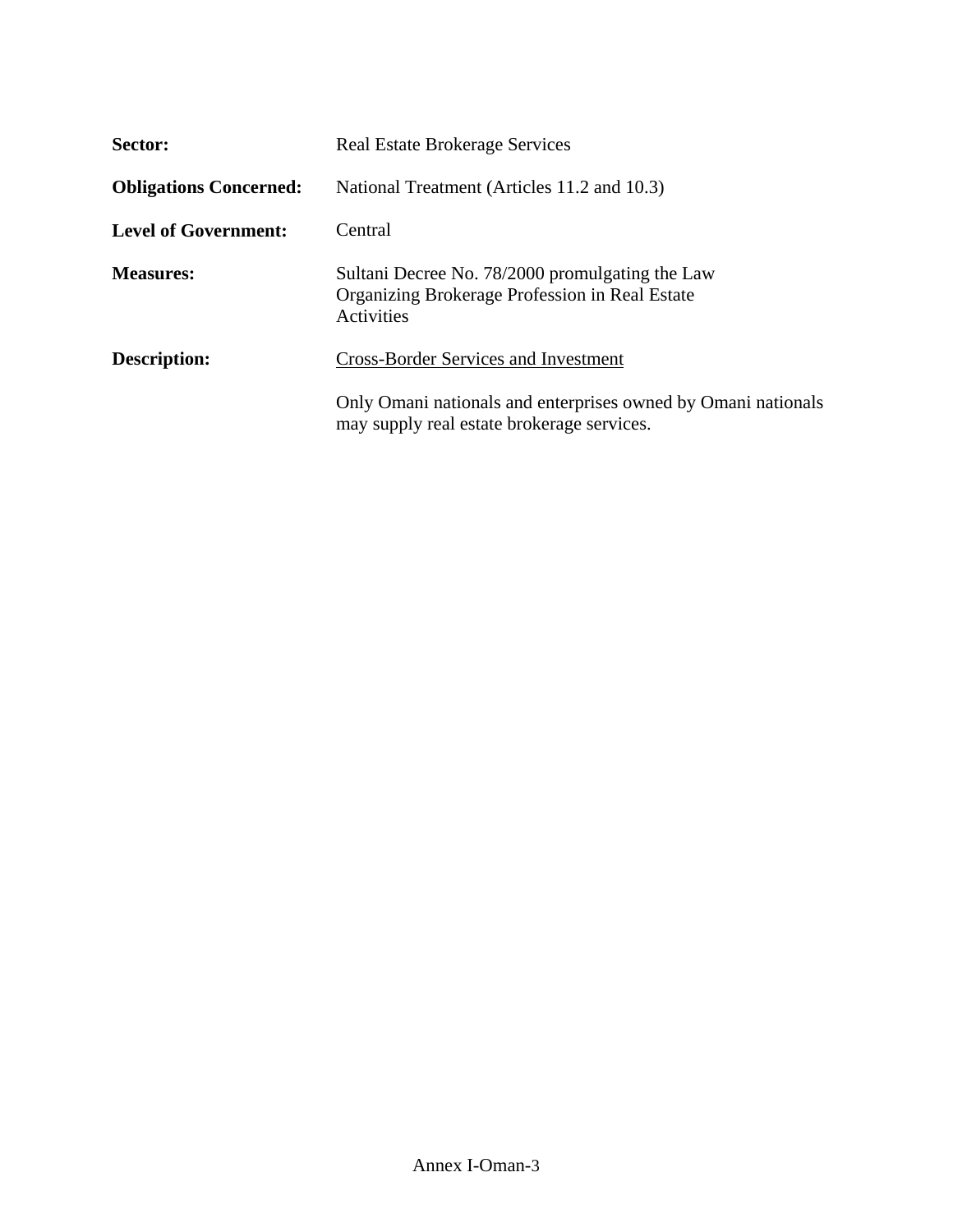| Sector:                       | <b>Employment Placement Services</b>                                                                       |
|-------------------------------|------------------------------------------------------------------------------------------------------------|
| <b>Obligations Concerned:</b> | National Treatment (Articles 11.2 and 10.3)                                                                |
| <b>Level of Government:</b>   | Central                                                                                                    |
| <b>Measures:</b>              | Ministry of Manpower – Ministerial Decisions 59/93 and<br>299/98                                           |
| <b>Description:</b>           | <b>Cross-Border Services and Investment</b>                                                                |
|                               | Only Omani nationals and enterprises owned by Omani nationals<br>may supply employment placement services. |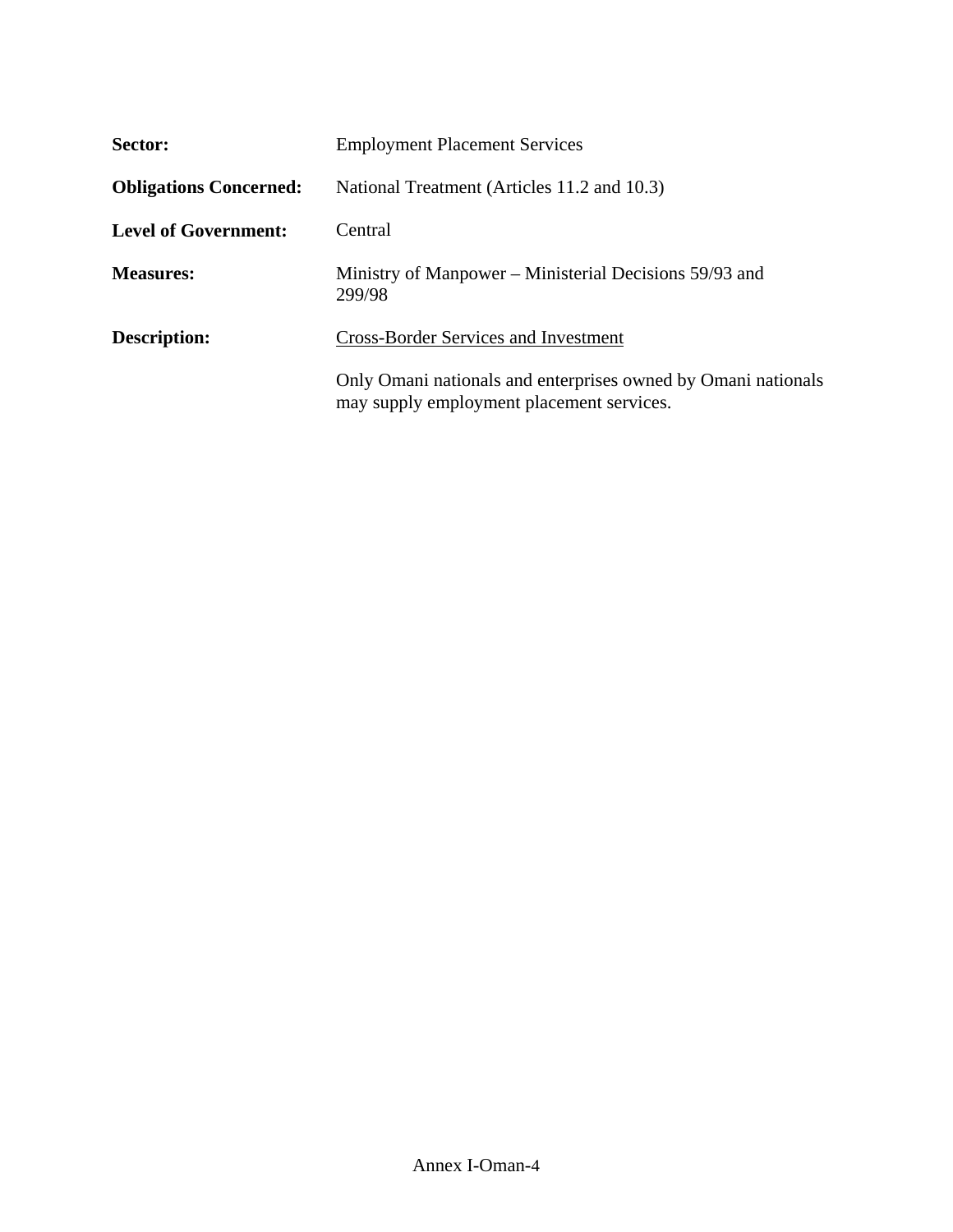| Sector:                       | <b>Investigation and Security Services</b>                                                                                                                                    |
|-------------------------------|-------------------------------------------------------------------------------------------------------------------------------------------------------------------------------|
| <b>Obligations Concerned:</b> | National Treatment (Articles 11.2 and 10.3)                                                                                                                                   |
| <b>Level of Government:</b>   | Central                                                                                                                                                                       |
| <b>Measures:</b>              | Sultani Decree No. 35/90 regarding the Police Law                                                                                                                             |
|                               | Sultani Decree No. 92/99 regarding the Public<br><b>Prosecution Law</b>                                                                                                       |
|                               | Sultani Decree No. 55/90, The Commercial Code                                                                                                                                 |
| <b>Description:</b>           | <b>Cross-Border Services and Investment</b>                                                                                                                                   |
|                               | The Royal Oman Police has the authority to restrict the supply of<br>investigation and security services to only Omani nationals and<br>enterprises owned by Omani nationals. |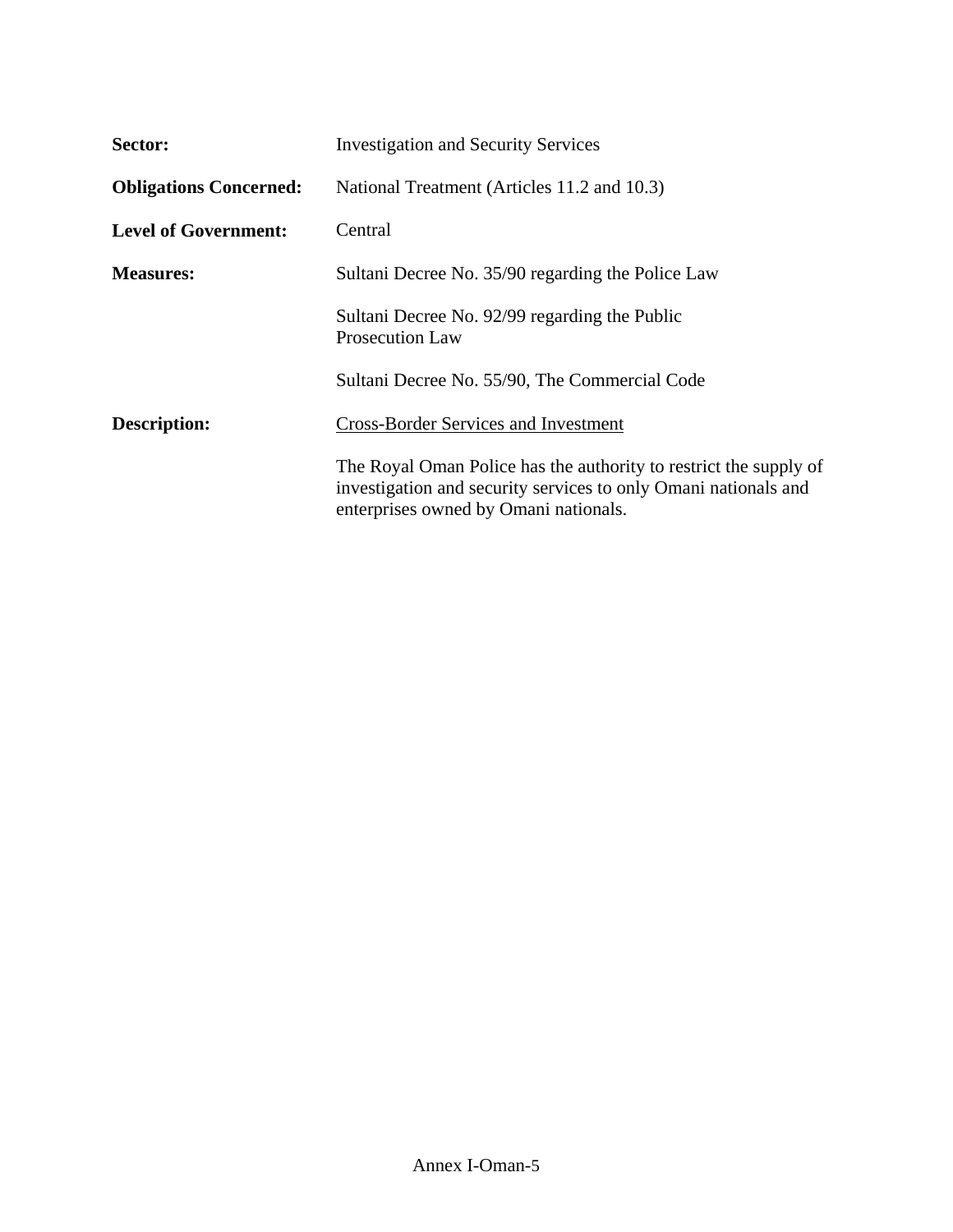| Sector:                       | Printing and Publishing Services                                                                                                                                                                 |
|-------------------------------|--------------------------------------------------------------------------------------------------------------------------------------------------------------------------------------------------|
| <b>Obligations Concerned:</b> | National Treatment (Article 10.3)                                                                                                                                                                |
| <b>Level of Government:</b>   | Central                                                                                                                                                                                          |
| <b>Measures:</b>              | Sultani Decree No. 87/2004 amending certain articles<br>regarding the Law on Printing and Publishing                                                                                             |
| Description:                  | Investment                                                                                                                                                                                       |
|                               | Only Omani nationals and enterprises owned by Omani nationals<br>may publish and print books, newspapers, and other written<br>materials in the territory of Oman for circulation to the public. |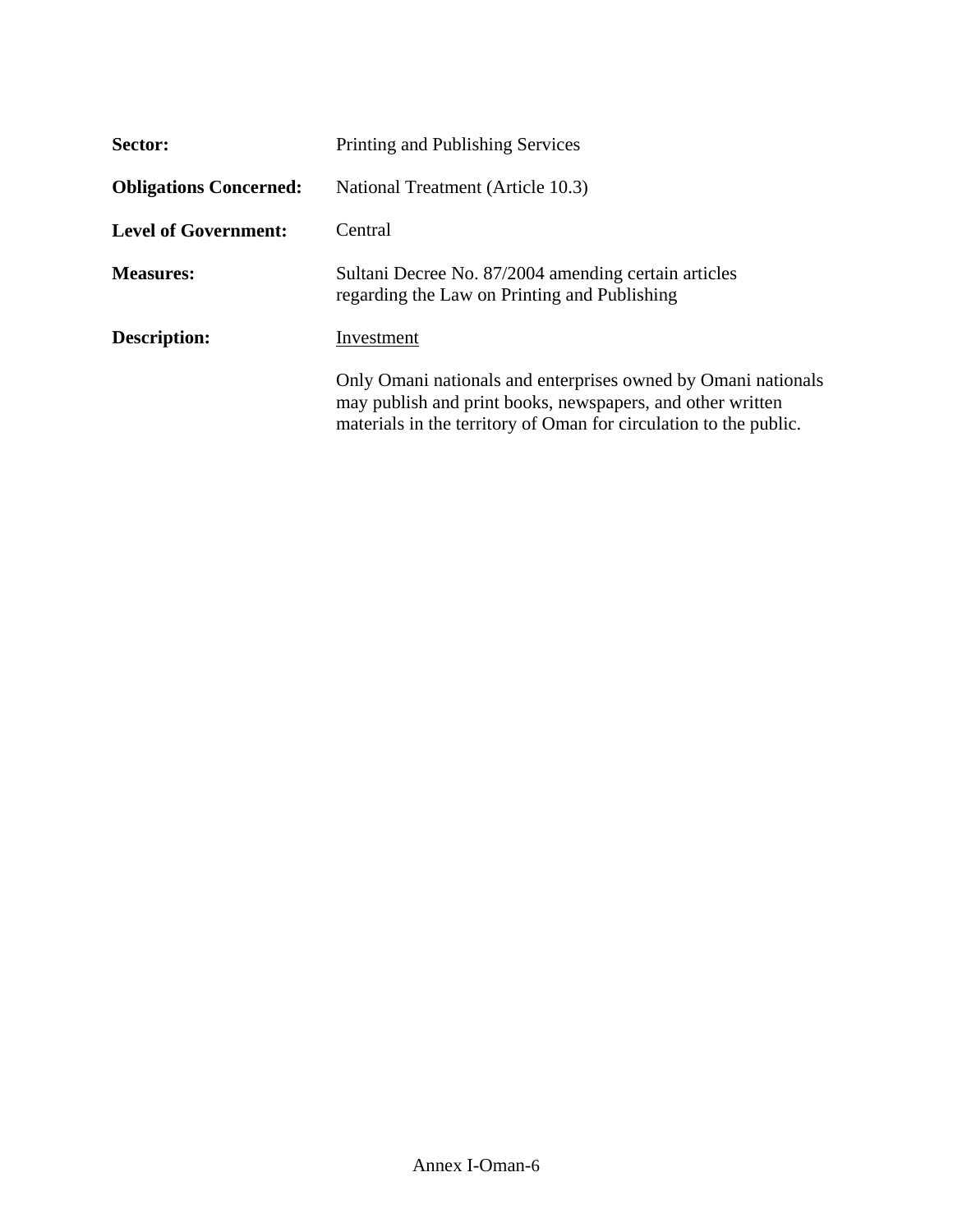| Sector:                       | <b>Retail Photographic Services</b>                                                                                                                                                    |
|-------------------------------|----------------------------------------------------------------------------------------------------------------------------------------------------------------------------------------|
| <b>Obligations Concerned:</b> | National Treatment (Article 10.3)                                                                                                                                                      |
| <b>Level of Government:</b>   | Central                                                                                                                                                                                |
| <b>Measures:</b>              | Sultani Decree No. 87/2004 amending certain articles<br>regarding the Law on Printing and Publishing                                                                                   |
|                               | Sultani Decree No. 55/90, The Commercial Code                                                                                                                                          |
| <b>Description:</b>           | Investment                                                                                                                                                                             |
|                               | The Ministry of Commerce and Industry has the authority to<br>restrict the supply of retail photographic services to only Omani<br>nationals and enterprises owned by Omani nationals. |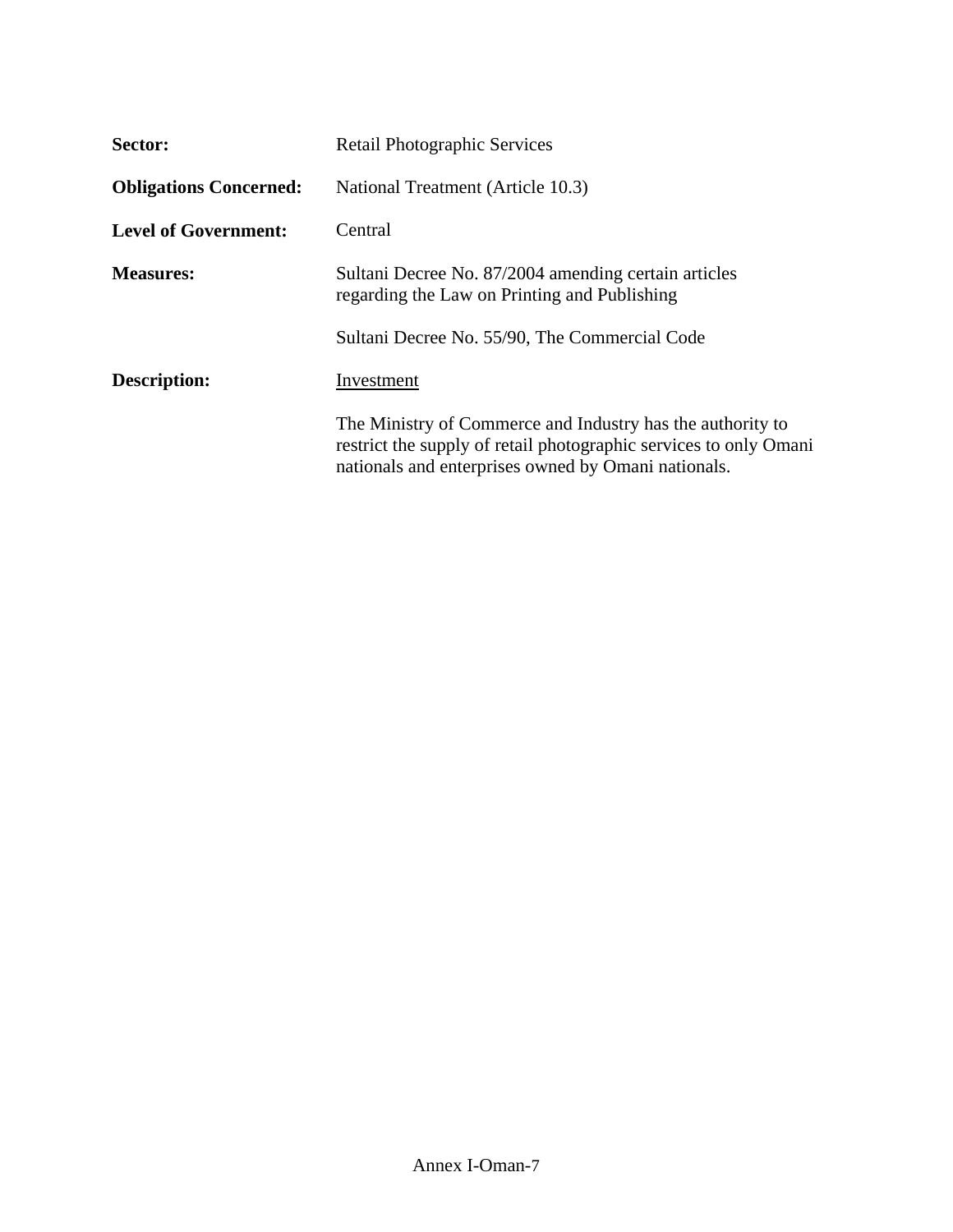| Sector:                       | Radio and Television Transmission Services                                                                                                                      |
|-------------------------------|-----------------------------------------------------------------------------------------------------------------------------------------------------------------|
| <b>Obligations Concerned:</b> | National Treatment (Article 10.3)                                                                                                                               |
| <b>Level of Government:</b>   | Central                                                                                                                                                         |
| <b>Measures:</b>              | Sultani Decree No. 98/2004 promulgating the Special<br>Law for the Establishment of Radio $\&$<br>Telecommunication                                             |
| <b>Description:</b>           | Investment                                                                                                                                                      |
|                               | Only Omani nationals and enterprises owned by Omani nationals<br>may supply free-to-air radio and television transmission services in<br>the territory of Oman. |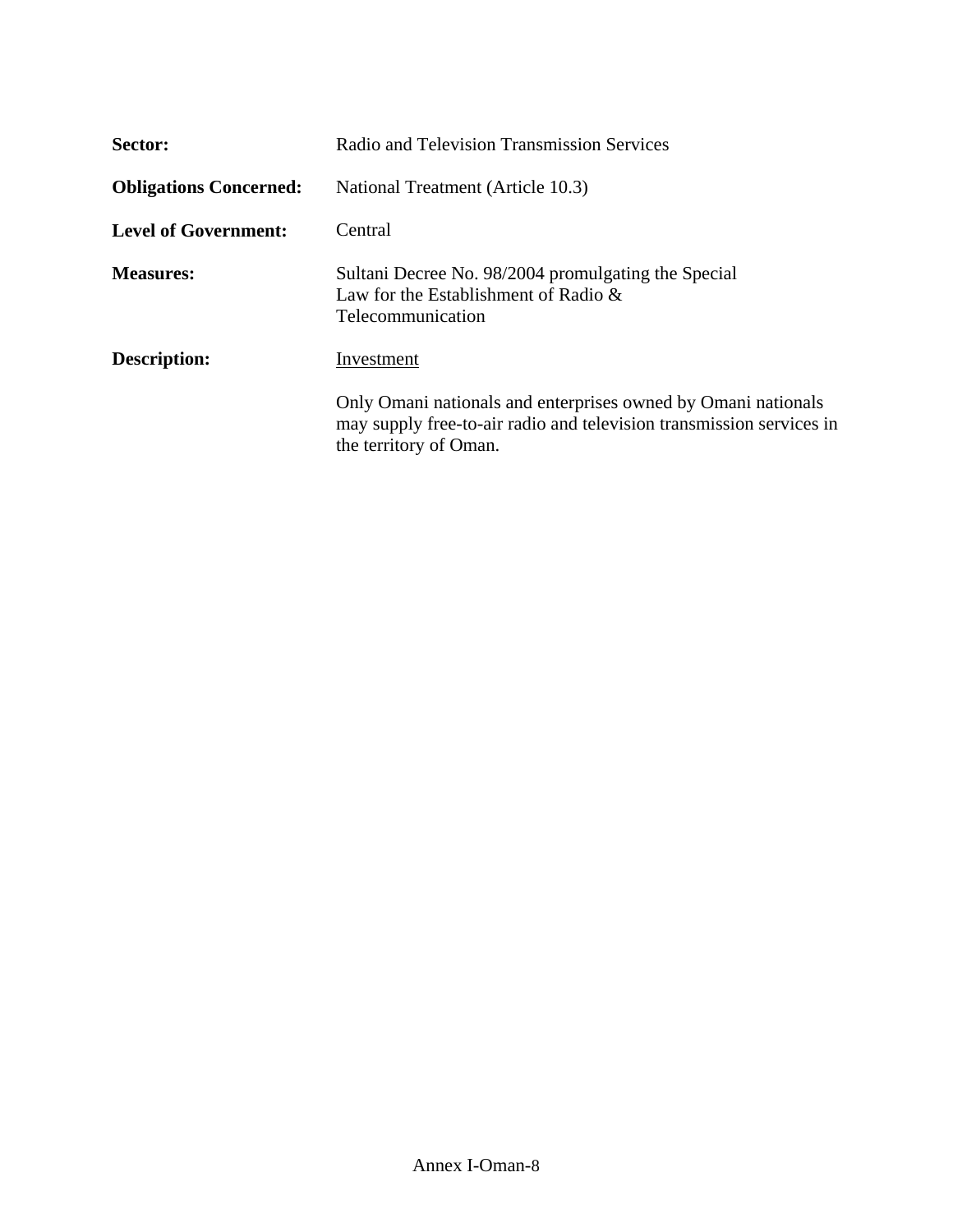| Sector:                       | <b>Retailing Services</b>                                                                                                                                                                                                                                                                                                                                                                           |
|-------------------------------|-----------------------------------------------------------------------------------------------------------------------------------------------------------------------------------------------------------------------------------------------------------------------------------------------------------------------------------------------------------------------------------------------------|
| <b>Obligations Concerned:</b> | National Treatment (Article 10.3)                                                                                                                                                                                                                                                                                                                                                                   |
| <b>Level of Government:</b>   | Central                                                                                                                                                                                                                                                                                                                                                                                             |
| <b>Measures:</b>              | Sultani Decree No. 102/94, as amended by Sultani<br>Decree No. 90/96 and Sultani Decree No. 56/2003                                                                                                                                                                                                                                                                                                 |
| Description:                  | Investment                                                                                                                                                                                                                                                                                                                                                                                          |
|                               | Foreign nationals may own up to 70 percent of the equity in any<br>enterprise established in Oman that is valued at less than \$5<br>million and that supplies retailing services. For greater certainty,<br>foreign nationals may own up to 100 percent of the equity in any<br>enterprise established in Oman that is valued at greater than \$5<br>million and that supplies retailing services. |
|                               | After December 31, 2010, foreign nationals may own up to 100<br>percent of the equity in any enterprise established in Oman that is<br>valued at greater than \$1 million and that supplies retailing<br>services.                                                                                                                                                                                  |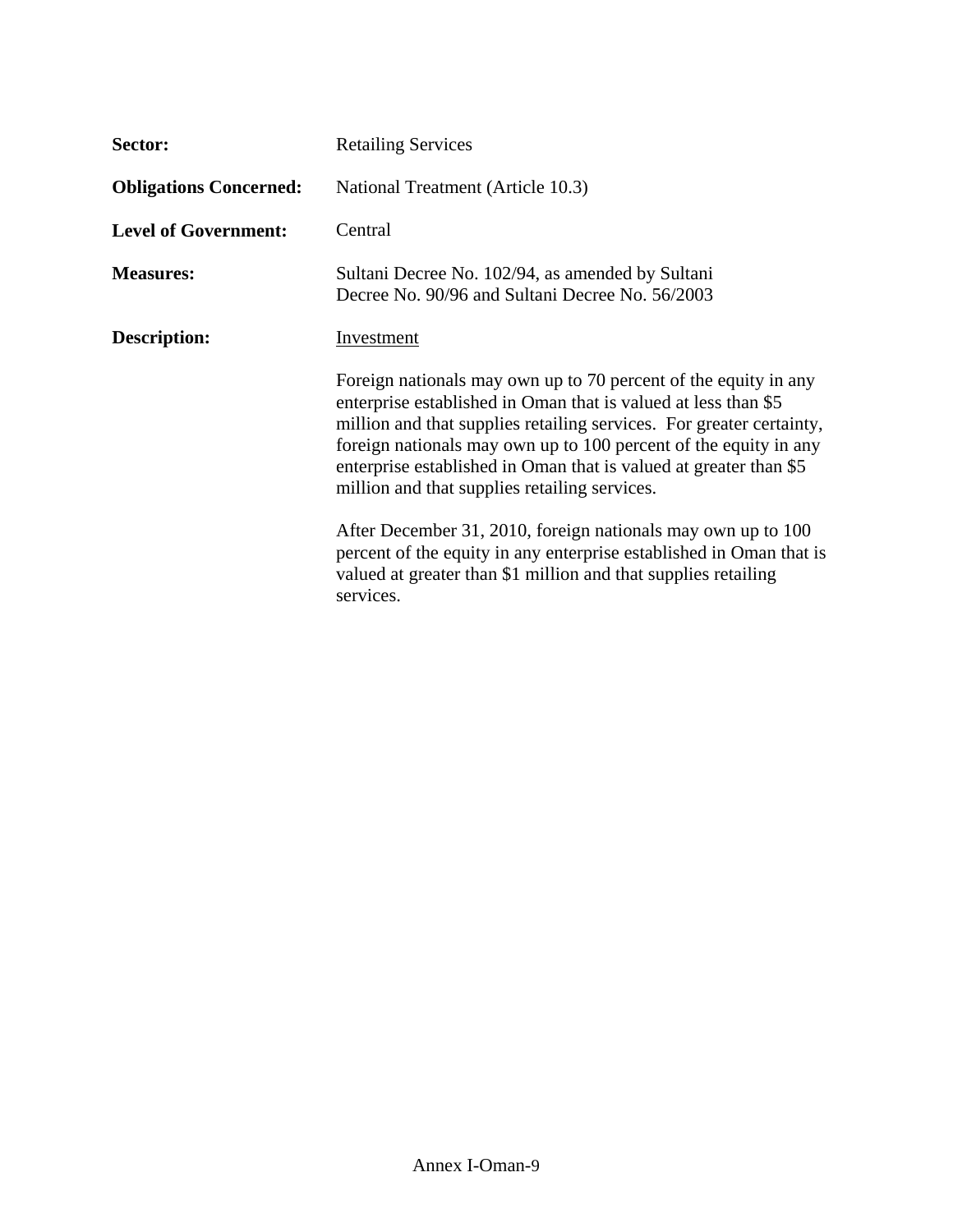| Sector:                       | <b>Tourist Guide Services</b>                                                                                                                                                                                                                 |
|-------------------------------|-----------------------------------------------------------------------------------------------------------------------------------------------------------------------------------------------------------------------------------------------|
| <b>Obligations Concerned:</b> | National Treatment (Articles 11.2 and 10.3)                                                                                                                                                                                                   |
| <b>Level of Government:</b>   | Central                                                                                                                                                                                                                                       |
| <b>Measures:</b>              | Sultani Decree No. 33/2002 on Tourist Guides                                                                                                                                                                                                  |
| Description:                  | <b>Cross-Border Services and Investment</b>                                                                                                                                                                                                   |
|                               | Only Omani nationals and enterprises owned by Omani nationals<br>may serve as licensed tour guides in the territory of Oman.<br>Foreign nationals may, however, accompany tour groups from a<br>foreign country to Oman and on tours of Oman. |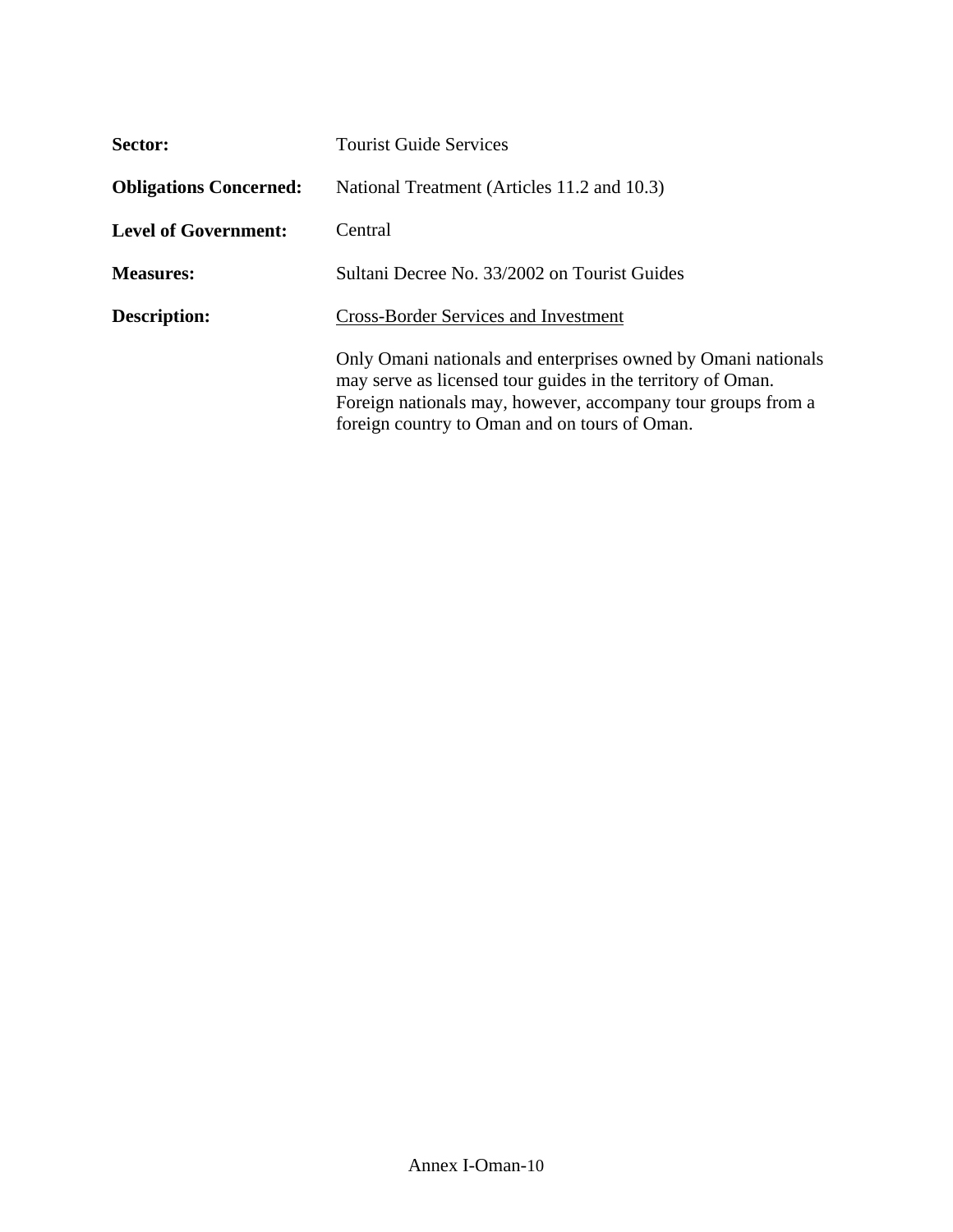| Sector:                       | News Agency Services                                                                                                                  |
|-------------------------------|---------------------------------------------------------------------------------------------------------------------------------------|
| <b>Obligations Concerned:</b> | National Treatment (Article 10.3)                                                                                                     |
| <b>Level of Government:</b>   | Central                                                                                                                               |
| <b>Measures:</b>              | Sultani Decree No. 102/94, as amended by Sultani<br>Decree No. 90/96 and Sultani Decree No. 56/2003                                   |
| <b>Description:</b>           | Investment                                                                                                                            |
|                               | Foreign nationals may own up to 70 percent of the equity in any<br>enterprise established in Oman that supplies news agency services. |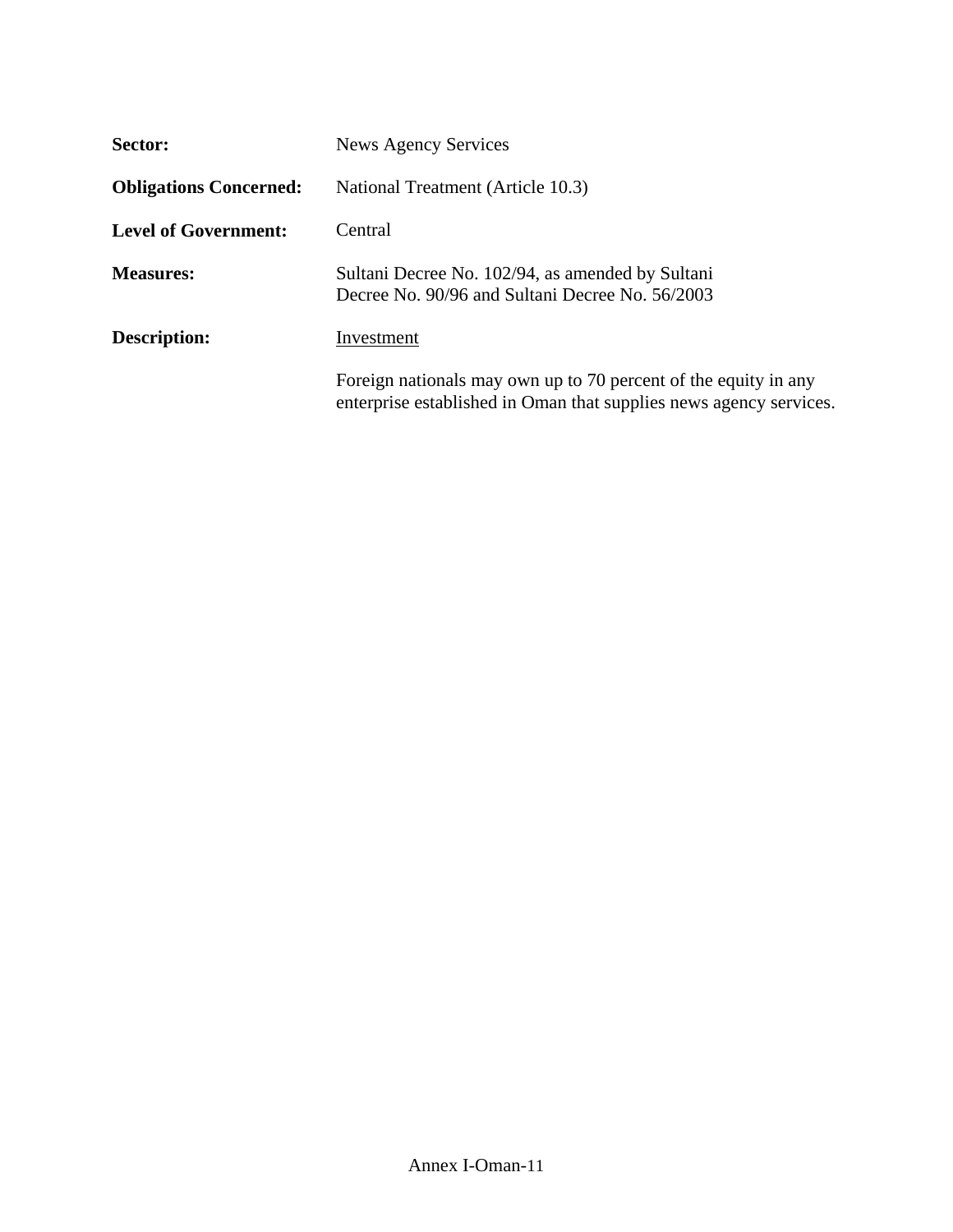| Sector:                       | <b>Internal Waterway Transportation Services</b>                                                                                  |
|-------------------------------|-----------------------------------------------------------------------------------------------------------------------------------|
| <b>Obligations Concerned:</b> | National Treatment (Articles 11.2 and 10.3)                                                                                       |
| <b>Level of Government:</b>   | Central                                                                                                                           |
| <b>Measures:</b>              | Sultani Decree No. 53/82 on Commercial Companies<br>Law                                                                           |
|                               | Sultani Decree No. 35/81 on Navigation Law                                                                                        |
|                               | Sultani Decree No. 55/90, The Commercial Code                                                                                     |
| <b>Description:</b>           | <b>Cross-Border Services and Investment</b>                                                                                       |
|                               | Only Omani nationals and enterprises owned by Omani nationals<br>may supply transportation services on Oman's internal waterways. |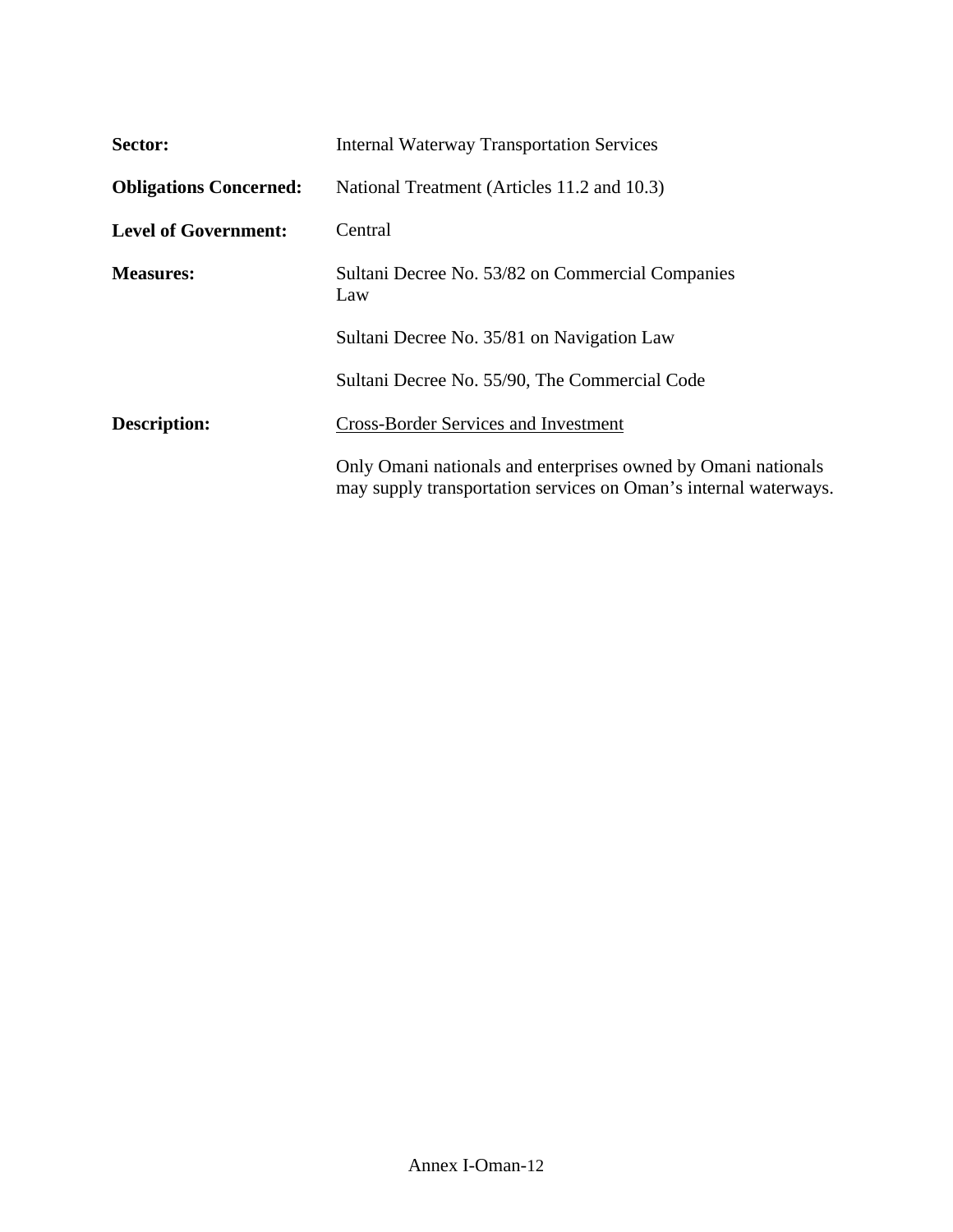| Sector:                       | <b>Maritime Freight Transportation</b>                                                                                                                       |
|-------------------------------|--------------------------------------------------------------------------------------------------------------------------------------------------------------|
| <b>Obligations Concerned:</b> | National Treatment (Article 10.3)                                                                                                                            |
| <b>Level of Government:</b>   | Central                                                                                                                                                      |
| <b>Measures:</b>              | Sultani Decree No. 102/94, as amended by Sultani<br>Decree No. 90/96 and Sultani Decree No. 56/2003                                                          |
| Description:                  | Investment                                                                                                                                                   |
|                               | Foreign nationals may own up to 70 percent of the equity in any<br>enterprise established in Oman that supplies maritime freight<br>transportation services. |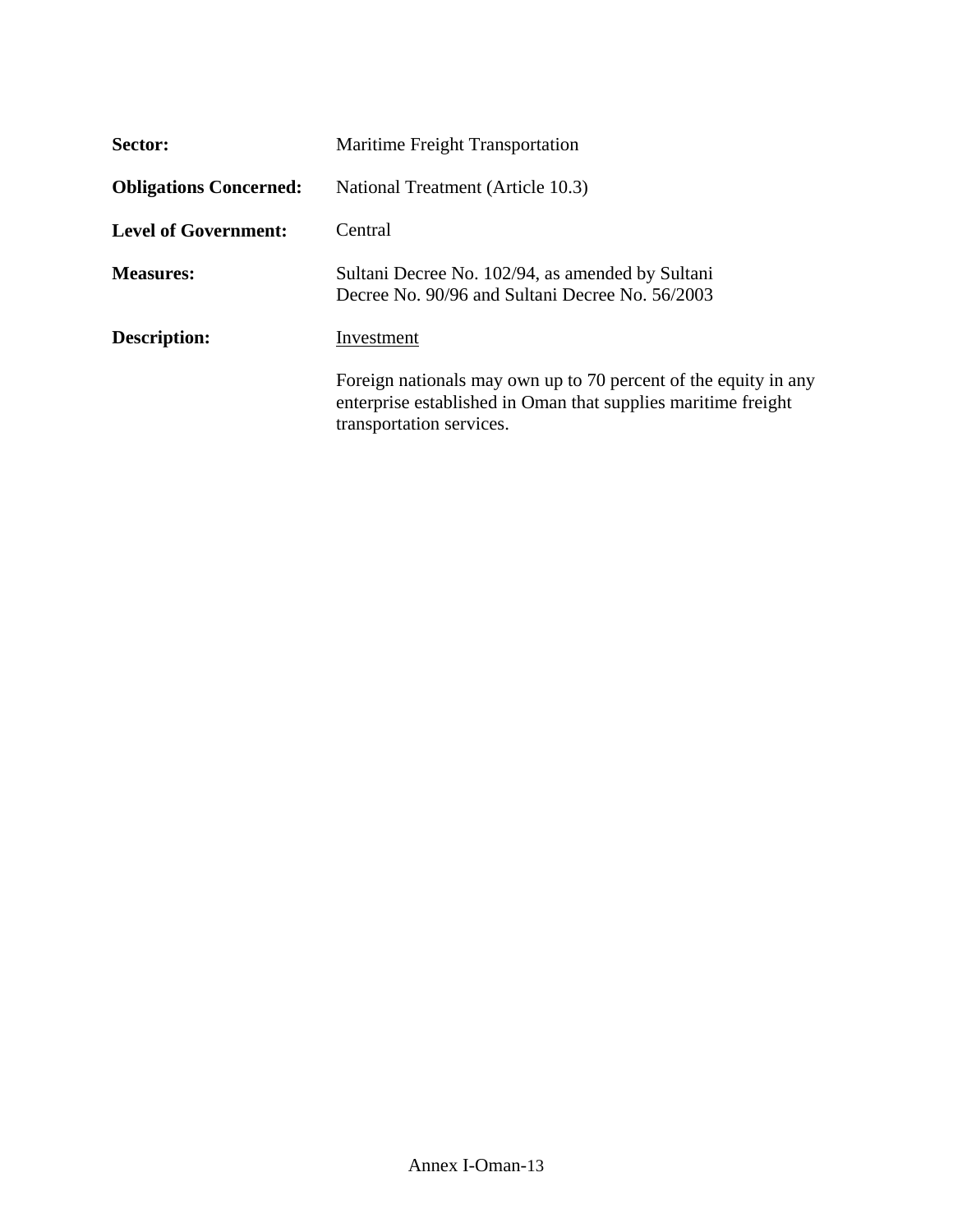| Sector:                       | <b>Taxi Transportation Services</b>                                                                        |
|-------------------------------|------------------------------------------------------------------------------------------------------------|
| <b>Obligations Concerned:</b> | National Treatment (Articles 11.2 and 10.3)                                                                |
| Level of Government:          | Central                                                                                                    |
| <b>Measures:</b>              | Royal Oman Police – Ministerial Decision No. 23/1998<br>regarding procedures and control for taxi services |
| <b>Description:</b>           | <b>Cross-Border Services and Investment</b>                                                                |
|                               | Only Omani nationals and enterprises owned by Omani nationals<br>may supply taxi transportation services.  |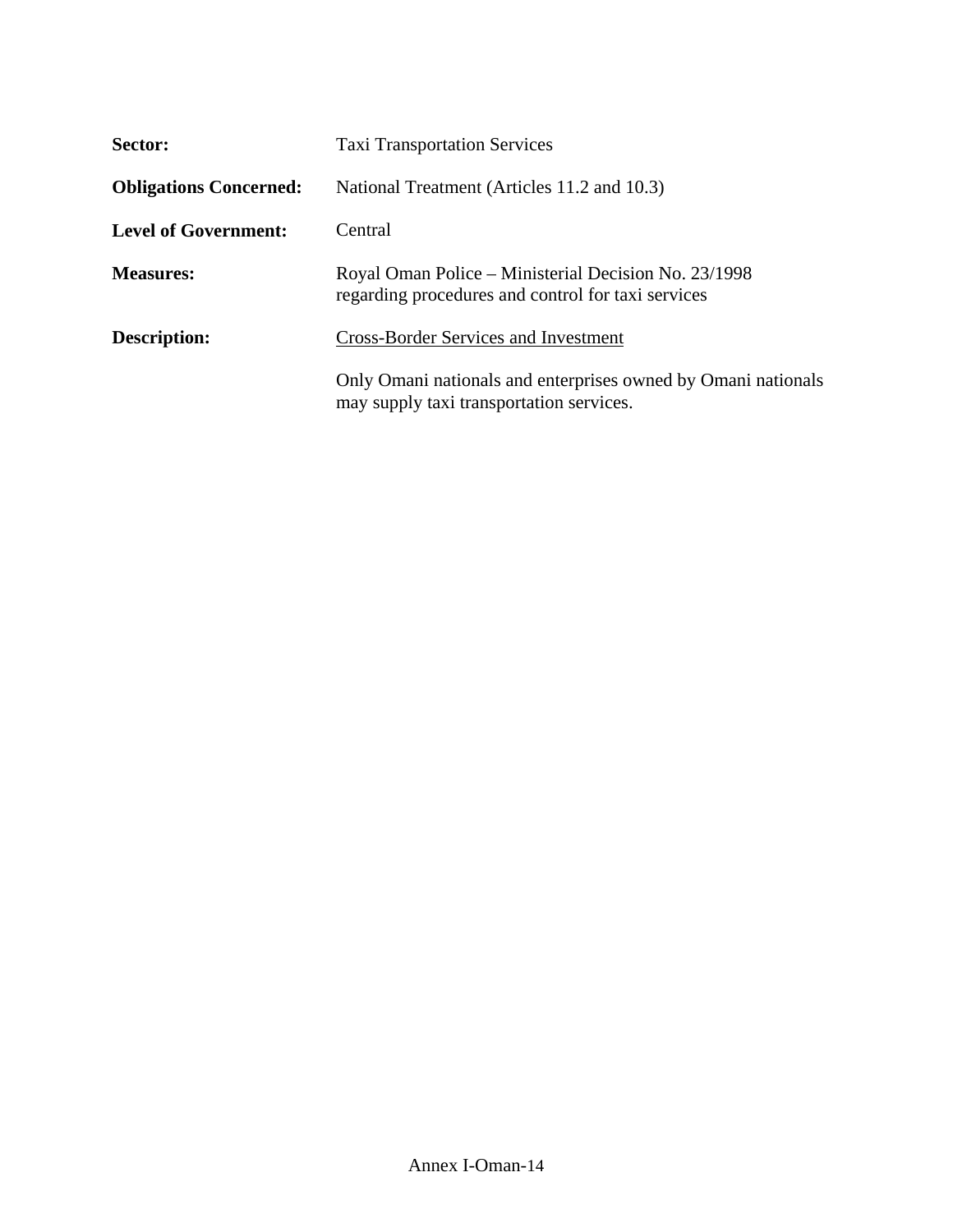| Sector:                       | <b>Air Transportation Services</b>                                                                                                                                                                                                                                                                |
|-------------------------------|---------------------------------------------------------------------------------------------------------------------------------------------------------------------------------------------------------------------------------------------------------------------------------------------------|
| <b>Obligations Concerned:</b> | National Treatment (Article 10.3)                                                                                                                                                                                                                                                                 |
| <b>Level of Government:</b>   | Central                                                                                                                                                                                                                                                                                           |
| <b>Measures:</b>              | Sultani Decree No. 93/2004 on Civil Aviation Law                                                                                                                                                                                                                                                  |
| Description:                  | Investment                                                                                                                                                                                                                                                                                        |
|                               | Aircraft that are owned by foreign nationals or by an enterprise<br>that is owned by foreign nationals may not transport passengers,<br>goods, or mail between two points within the territory of Oman<br>unless they are specifically authorized to do so by the competent<br>Omani authorities. |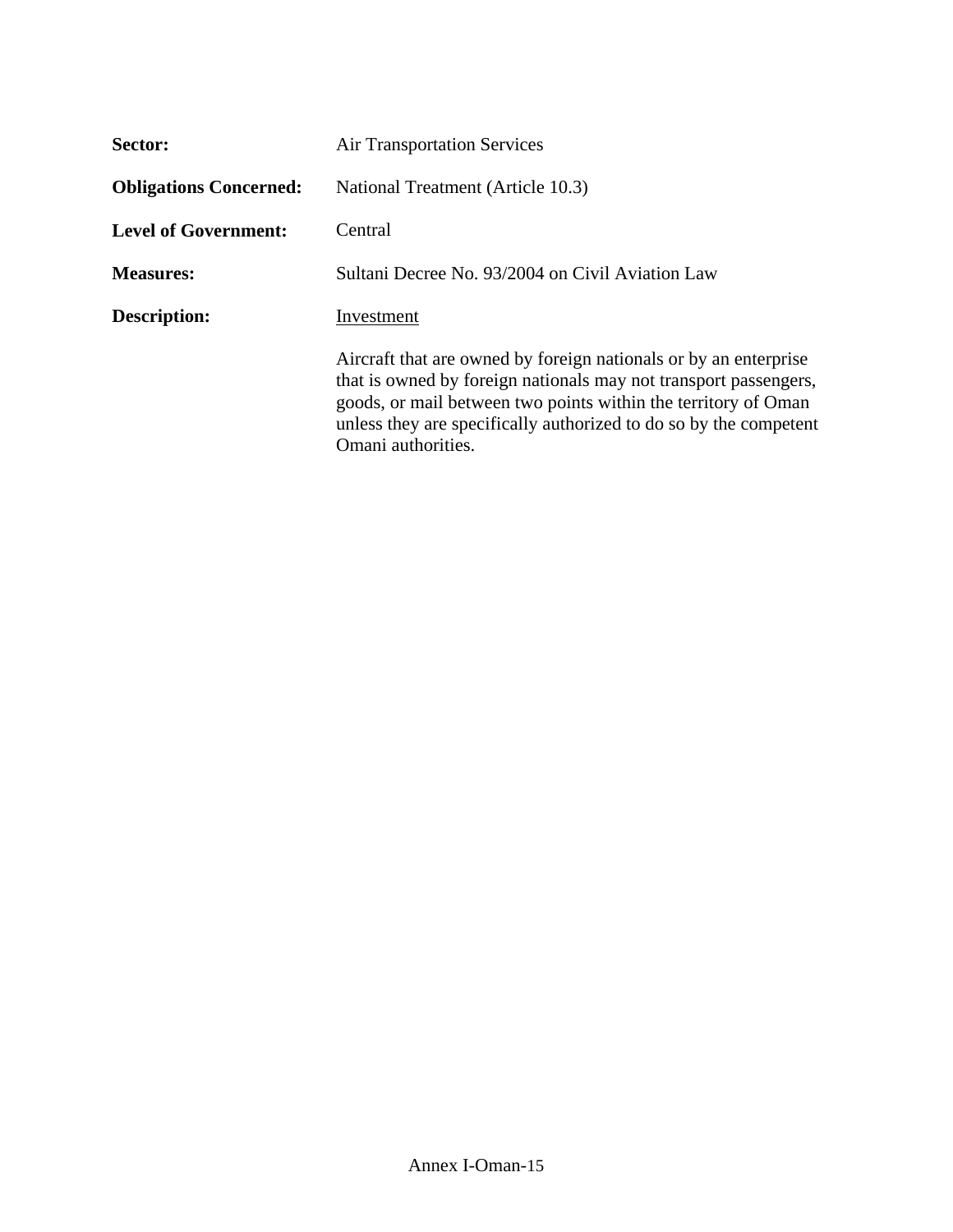| Sector:                       | <b>Specialty Air Services</b>                                                                                                                                                                                                           |
|-------------------------------|-----------------------------------------------------------------------------------------------------------------------------------------------------------------------------------------------------------------------------------------|
| <b>Obligations Concerned:</b> | National Treatment (Articles 11.2 and 10.3)                                                                                                                                                                                             |
| <b>Level of Government:</b>   | Central                                                                                                                                                                                                                                 |
| <b>Measures:</b>              | Sultani Decree No. 93/2004 on Civil Aviation Law                                                                                                                                                                                        |
| <b>Description:</b>           | <b>Cross-Border Services and Investment</b>                                                                                                                                                                                             |
|                               | Aircraft that are owned by foreign nationals or by an enterprise<br>that is owned by foreign nationals may not supply specialty air<br>services unless they are specifically authorized to do so by the<br>competent Omani authorities. |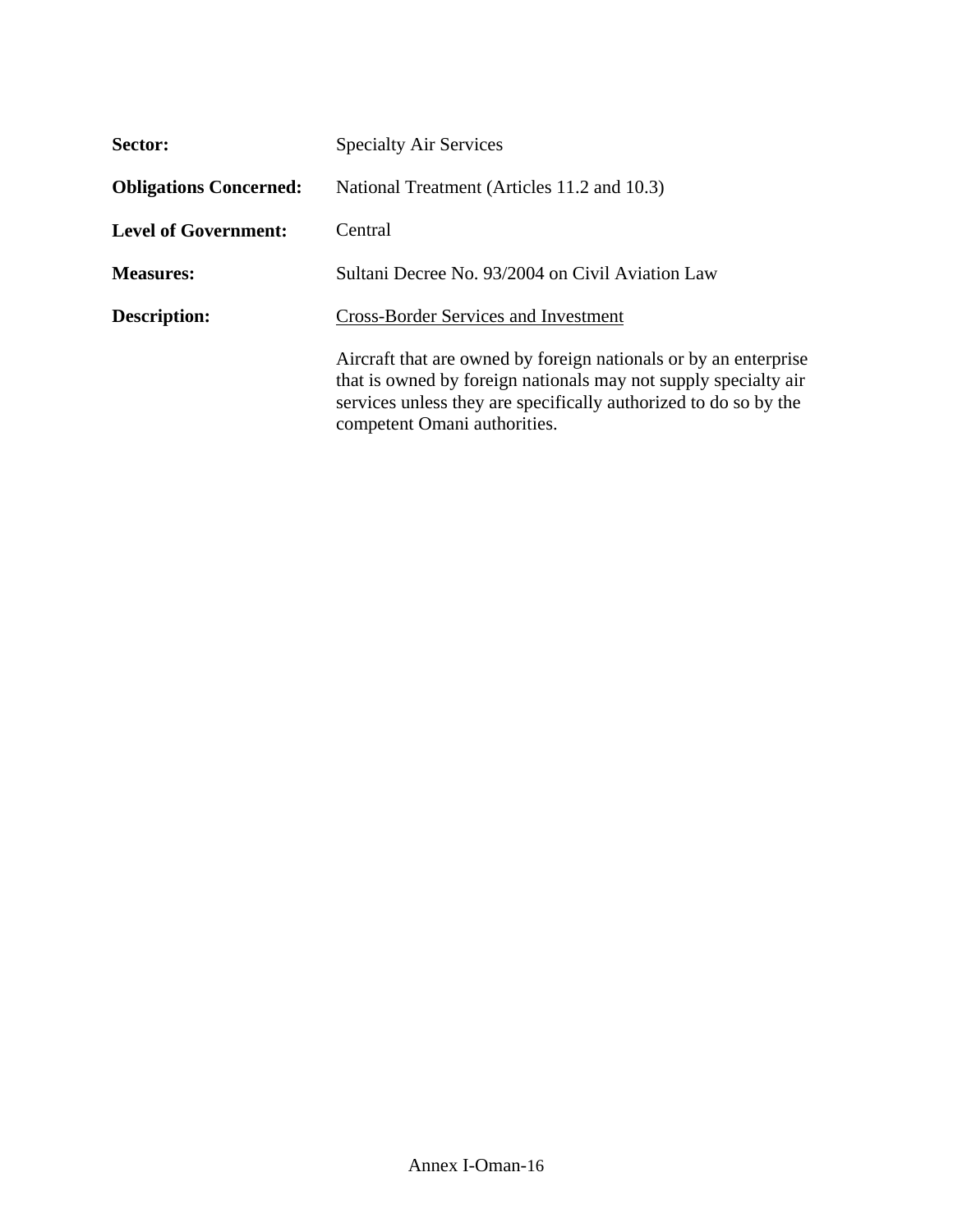| Sector:                       | Aircraft Maintenance and Repair, Air Transportation<br>Selling and Marketing, and Computer Air Transportation<br><b>Reservation Systems Services</b>                                                                                                          |
|-------------------------------|---------------------------------------------------------------------------------------------------------------------------------------------------------------------------------------------------------------------------------------------------------------|
| <b>Obligations Concerned:</b> | National Treatment (Article 10.3)                                                                                                                                                                                                                             |
| <b>Level of Government:</b>   | Central                                                                                                                                                                                                                                                       |
| <b>Measures:</b>              | Sultani Decree No. 102/94, as amended by Sultani<br>Decree No. 90/96 and Sultani Decree No. 56/2003                                                                                                                                                           |
| <b>Description:</b>           | Investment                                                                                                                                                                                                                                                    |
|                               | Foreign nationals may own up to 70 percent of the equity in any<br>enterprise established in Oman that supplies aircraft maintenance<br>and repair, air transportation selling and marketing, or computer air<br>transportation reservation systems services. |